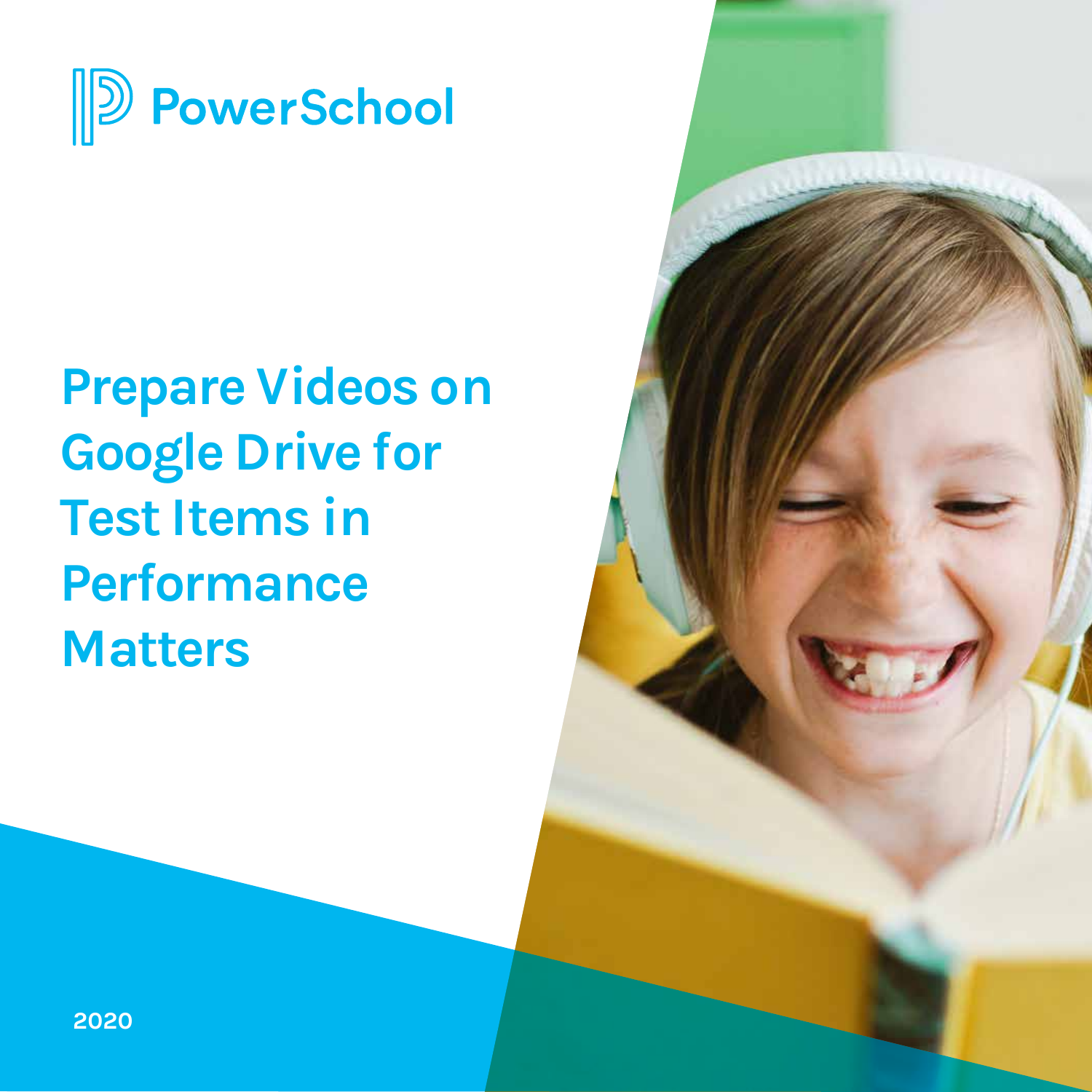**This book provides a step by step guide on preparing videos saved on Google Drive for test items in Performance Matters.**

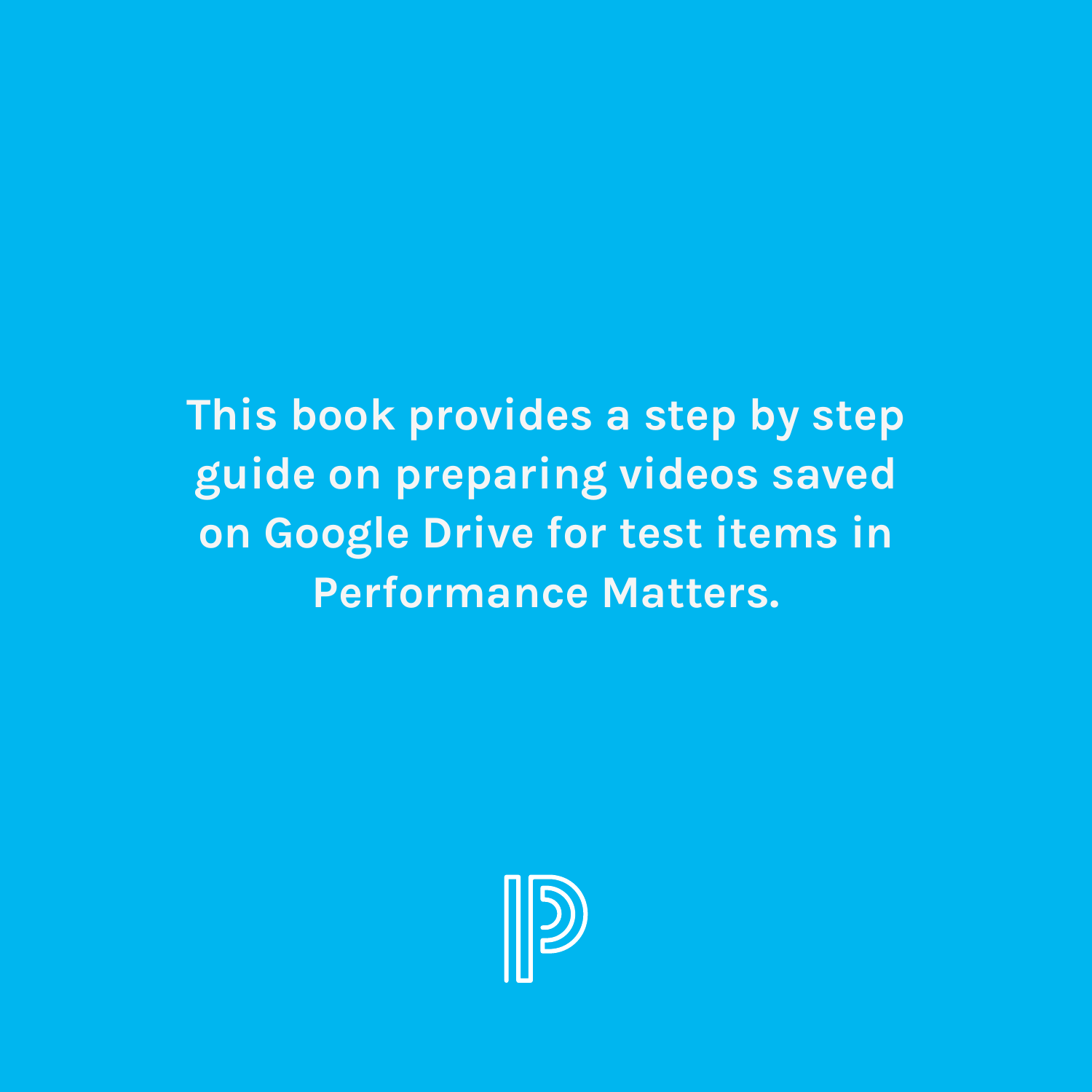### **Content**

- **5 Create a Presentation in Google Drive**
- **12 Create a Media Resource in Performance Matters**
- **15 Add a Media Resource to an Assessment Item**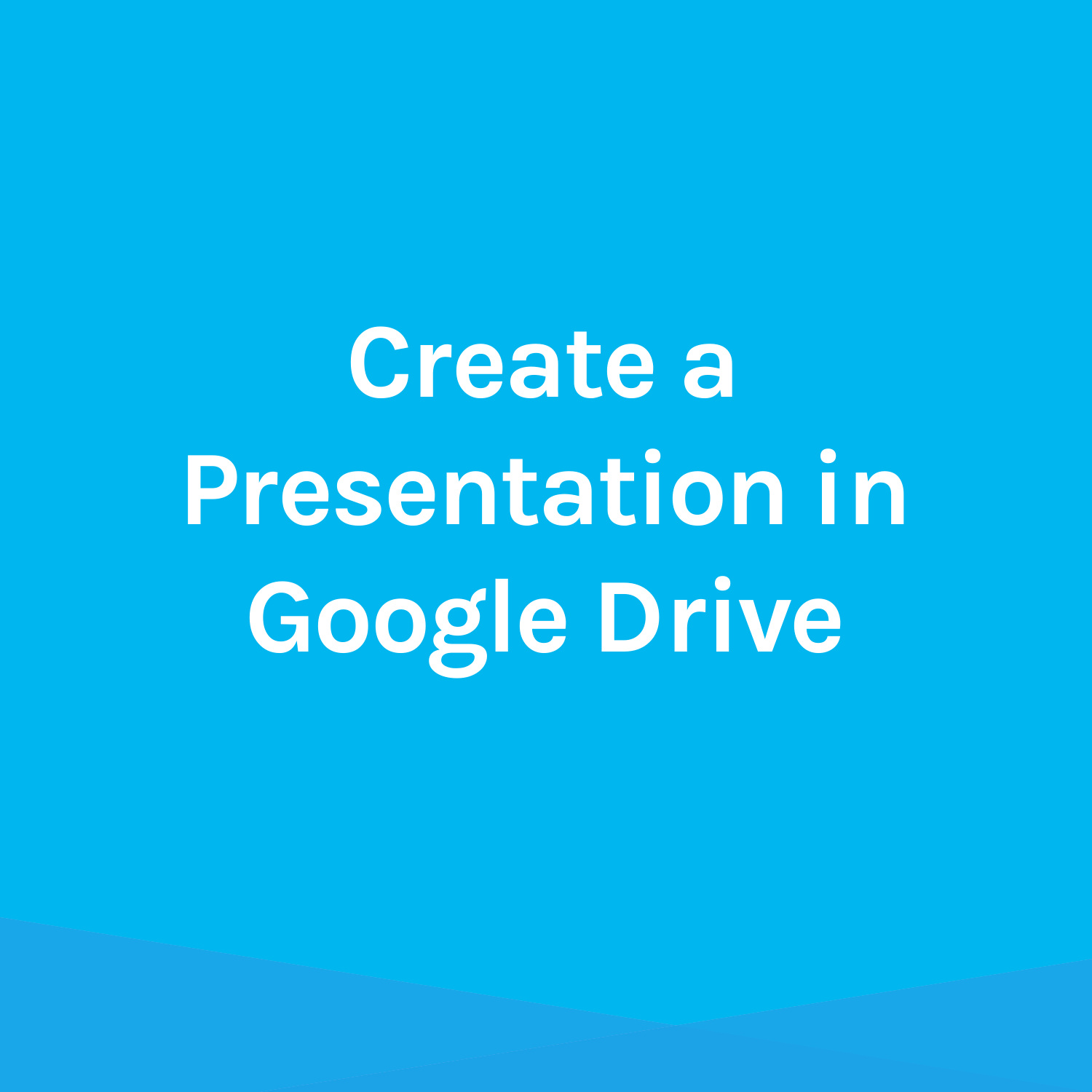#### **STEP 1:**

Open **Google Chrome** and navigate to **[Google Drive](https://www.google.com/drive/)**





#### **STEP 3:**

### Name the folder and click **Create**

| New folder                 |        |               |
|----------------------------|--------|---------------|
| Performance Matters Videos |        |               |
|                            | CANCEL | <b>CREATE</b> |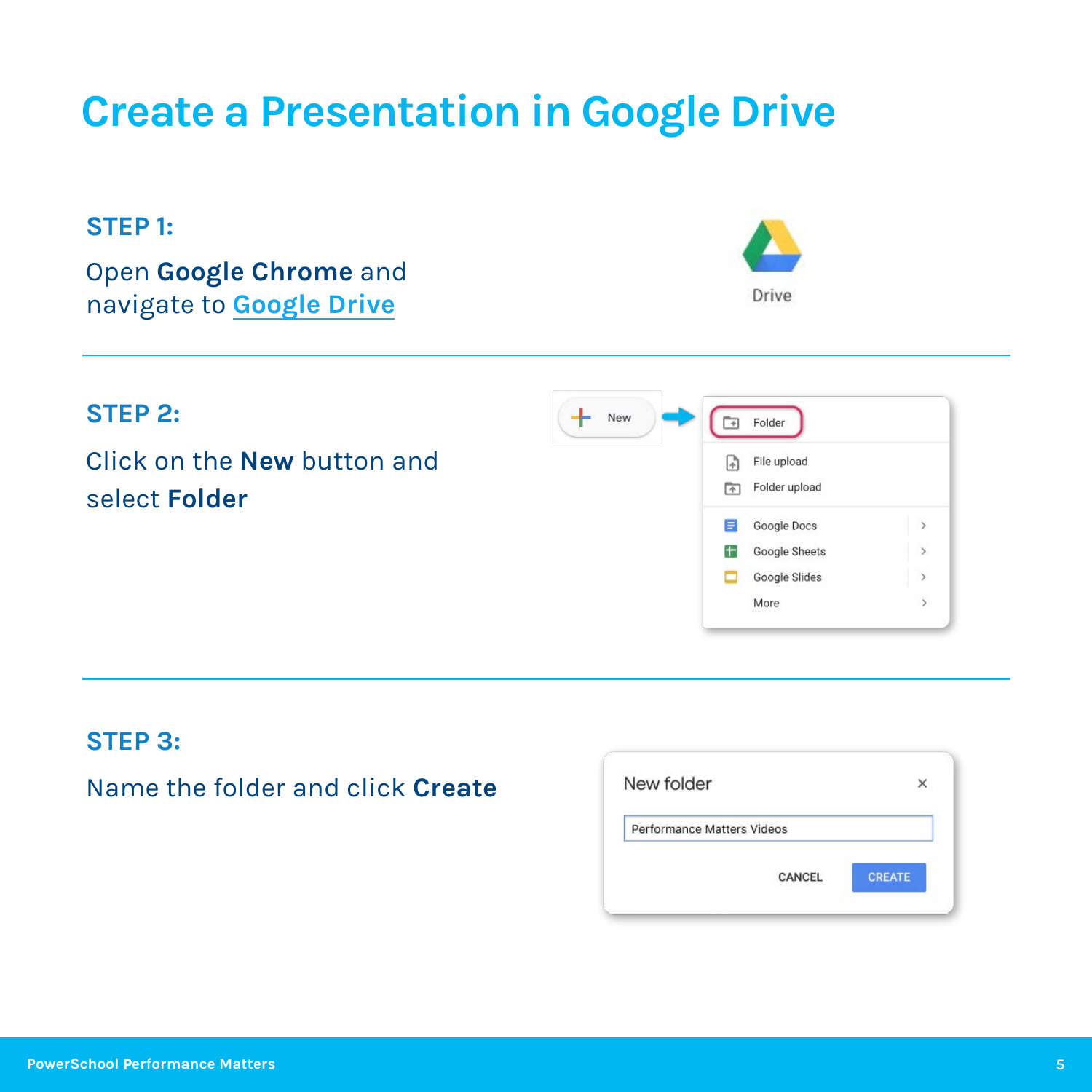#### **STEP 4:**

**Open** the folder.

Select the drop-down arrow next to the folder name (1).

Click **Get Shareable Link** (2).

| New                             |  |                          | My Drive > Performance Matters Videos    |        |
|---------------------------------|--|--------------------------|------------------------------------------|--------|
|                                 |  |                          | Open with                                | $\geq$ |
| ≙<br>My Drive                   |  | $\overline{\phantom{a}}$ | New folder                               |        |
| $\frac{Q}{Q}$<br>Shared with me |  |                          |                                          |        |
| 0<br>Recent                     |  | $\mathbb{R}^+$<br>GD     | Share<br>2<br>Get shareable link         |        |
| ☆<br>Starred                    |  | Æ.                       | Add shortcut to Drive                    | の      |
| 间<br>Trash                      |  | নি                       | Move to                                  |        |
|                                 |  | 52                       | Add to Starred                           |        |
| ≡<br>Storage                    |  | 0.                       | Rename                                   |        |
| 9.2 GB of 15 GB used            |  | O                        | Change color                             | ý)     |
| <b>Buy storage</b>              |  | Q                        | Search within Performance Matters Videos |        |
|                                 |  |                          | Download                                 |        |

#### **STEP 5:**

Toggle Link Sharing to **On** (1).

Click **Sharing settings** (2).

| Link sharing on                         |  |
|-----------------------------------------|--|
| Anyone with the link can view           |  |
| https://drive.google.com/open?id=1khZH\ |  |
|                                         |  |
| Sharing settings<br>2                   |  |

#### **STEP 6:**

Click the **drop-down arrow** (1) and select **More...** (2).

|      | OFF - only specific people can access |  |
|------|---------------------------------------|--|
|      | Anyone with the link can edit         |  |
|      | Anyone with the link can view         |  |
| More |                                       |  |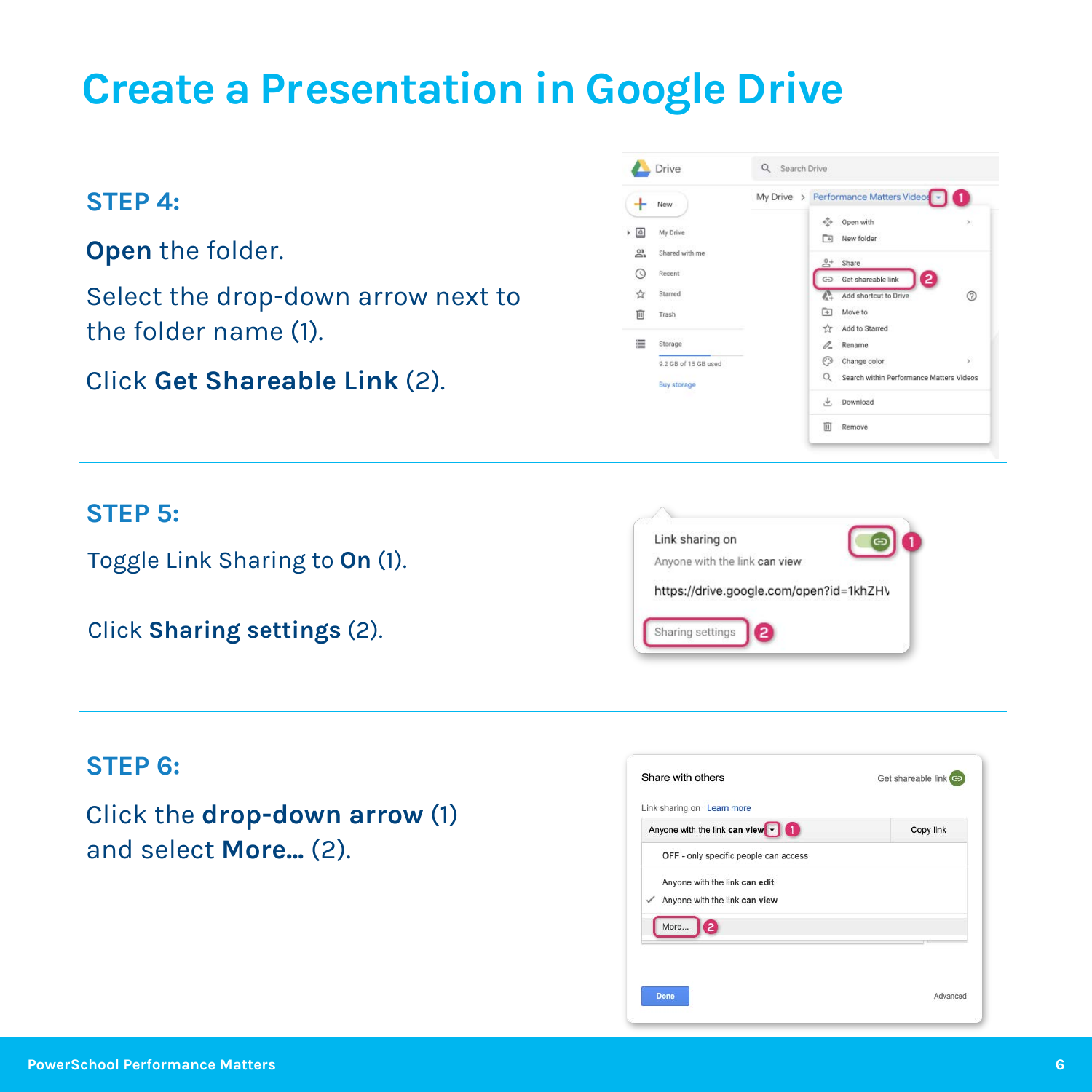#### **STEP 7:**

Select **On - Anyone with the link** (1).

Click **Save** (2).

Click **Done** to close the Sharing window.

#### Link sharing  $\bigcirc$   $\bigcirc$  On - Public on the web Anyone on the Internet can find and access. No sign-in required. On - Anyone with the link O Anyone who has the link can access. No sign-in regul Off - Specific people  $\Phi_0$ Shared with specific people Access: Anyone (no sign-in required) Can view only v Note: Items with any link sharing option can still be published to the web. Learn more 2 Cancel Learn more about link sharing Save

#### **STEP 8:**

Click on the **New** button and select **Google Slides**.

#### New  $\Box$  Folder File upload 量 Folder upload Google Docs  $\rightarrow$ **T** Google Sheets  $\rightarrow$ Google Slides - $\,$ More

#### **STEP 9:**

Click the **drop-down arrow** (1) and select **More...** (2)

| Create in a shared folder?                                                      |  |
|---------------------------------------------------------------------------------|--|
| The created item will have the same sharing permissions as the selected folder. |  |
|                                                                                 |  |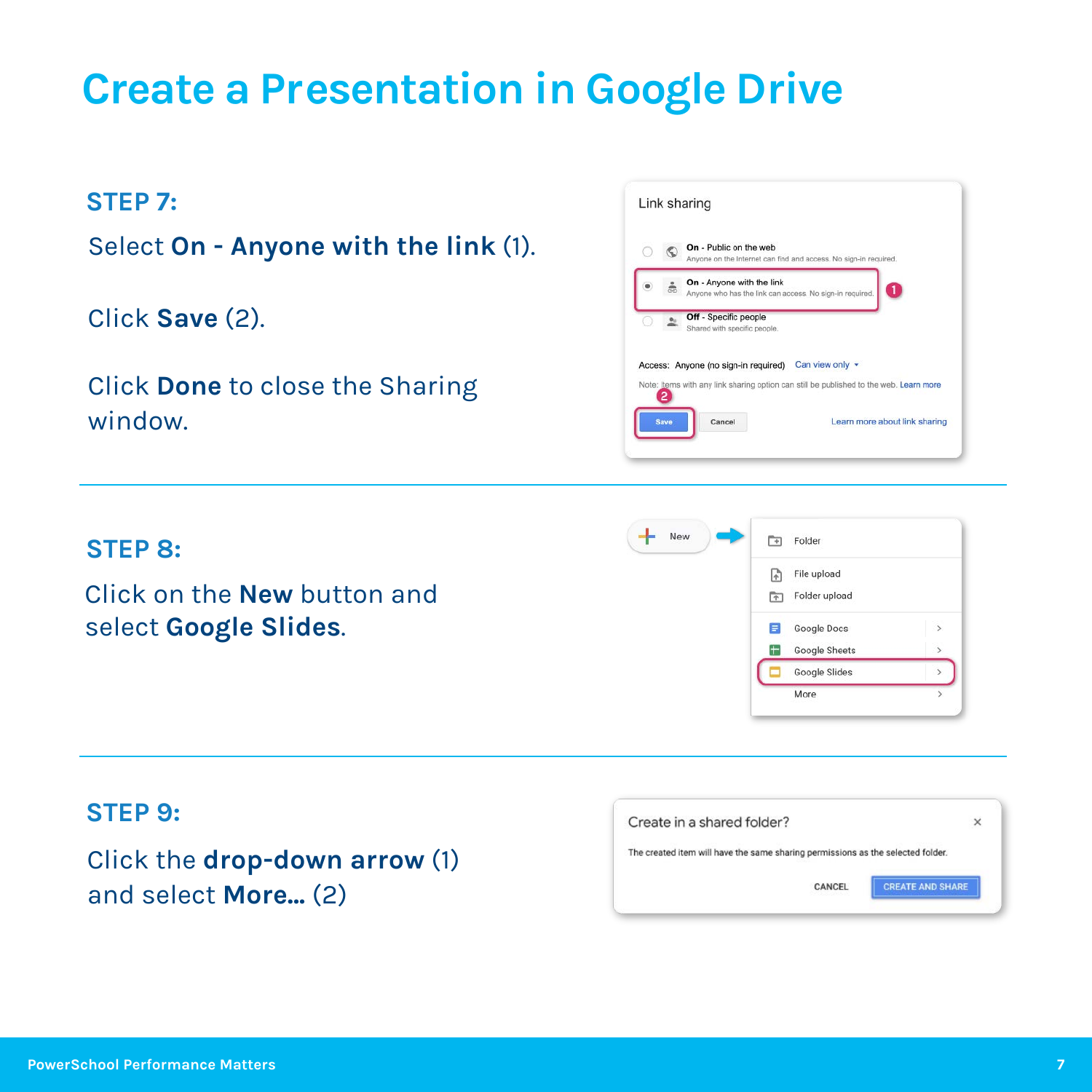#### **STEP 10:**

**Name your presentation** by

clicking on *Untitled presentation* in the top left above the menu bar.



#### **STEP 11:**

Click the **Layout drop-down menu** (1) and choose **Blank** (2) to change the slide format.



#### **STEP 12:**

Select the **Insert** tab and choose **Video**.



### **STEP 13:**

Select **Google Drive**.

| Insert video     |        |              |  |
|------------------|--------|--------------|--|
| Search           | By URL | Google Drive |  |
| <b>D</b> YouTube |        |              |  |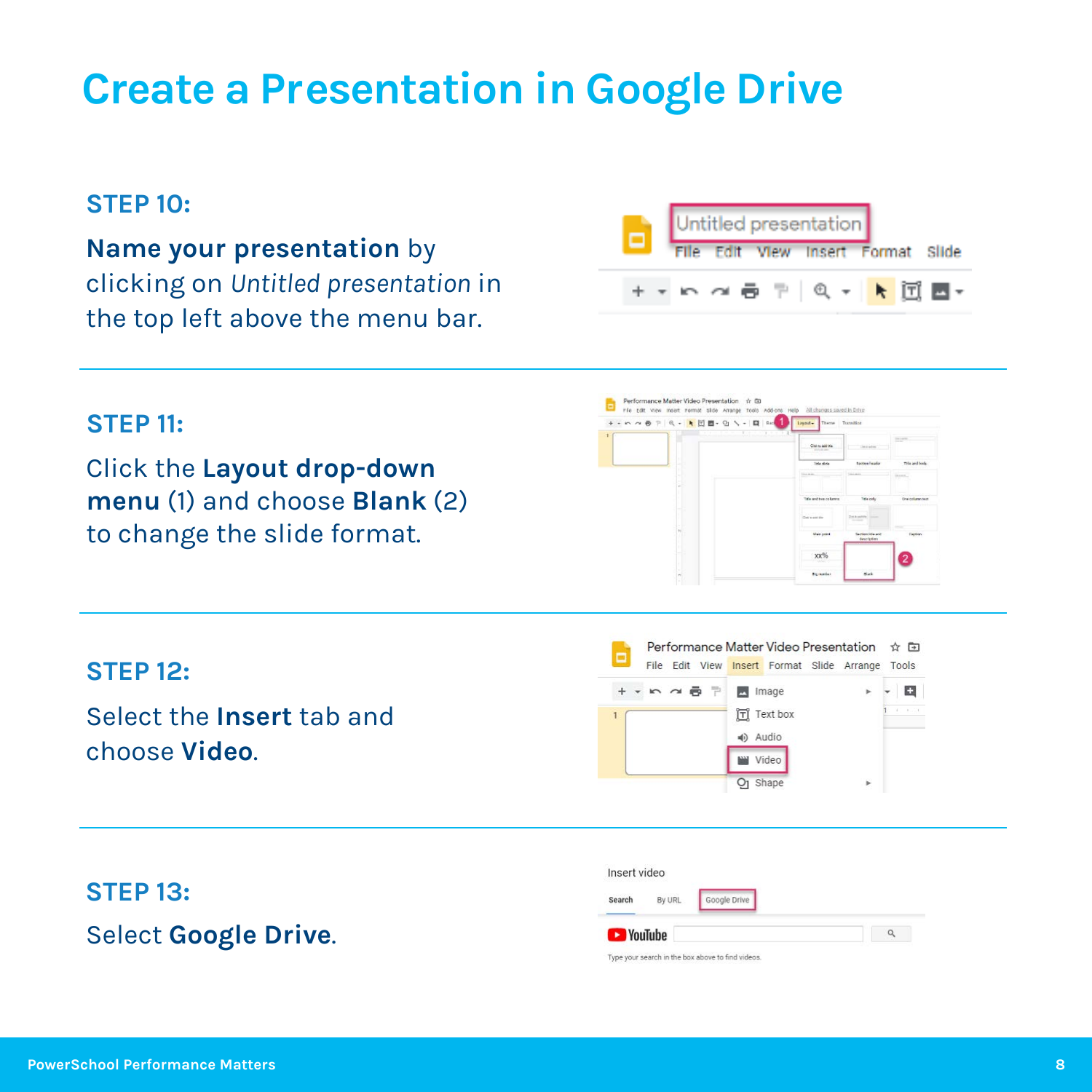#### **STEP 14:**

**Locate the desired video** using the Search field (1) or scrolling through the list.

**Click the video** to select it (2) and then click on the **Select** button (3).

#### **STEP 15:**

**ADJUST THE SIZE OF THE VIDEO TO FIT THE ENTIRE SCREEN**

Select the **File** menu (1) and choose **Publish to the Web** (2).

#### **STEP 16:**

Choose the **Embed** tab (1) and click on the **Publish** button (2).



Published content & settings



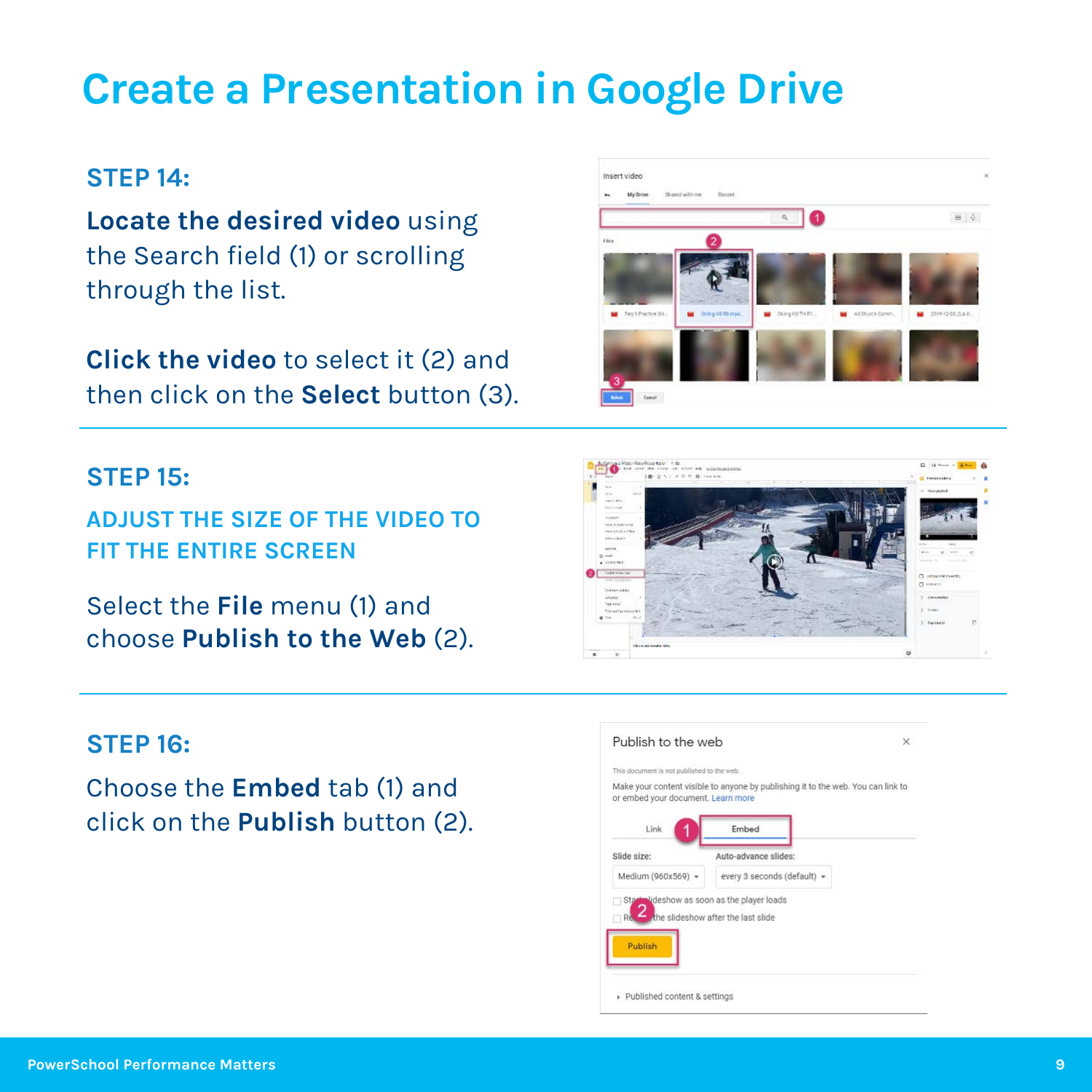#### **STEP 17:**

Select **OK** on the confirmation window

| Google Drive |                                                  |  |  |
|--------------|--------------------------------------------------|--|--|
|              | Are you sure you want to publish this selection? |  |  |
|              |                                                  |  |  |
|              |                                                  |  |  |

#### **STEP 18:**

Click where the embed code is displa\ed to **select all of the text** which will become highlighted.

**Press Ctrl+C (or Command H+C)** on a mac) on the keyboard to copy the text to be used when creating a resource in Performance Matters.

|                                             | Publish to the web                                                                                                                                                                                                                                 | $\times$ |
|---------------------------------------------|----------------------------------------------------------------------------------------------------------------------------------------------------------------------------------------------------------------------------------------------------|----------|
| This document is published to the web.      |                                                                                                                                                                                                                                                    |          |
| or embed your document. Learn more          | Make your content visible to anyone by publishing it to the web. You can link to                                                                                                                                                                   |          |
| Link                                        | Embed                                                                                                                                                                                                                                              |          |
| Slide size:                                 | Auto-advance slides:                                                                                                                                                                                                                               |          |
| Medium (960x569) -                          | every 3 seconds (default) =                                                                                                                                                                                                                        |          |
| Start slideshow as soon as the player loads |                                                                                                                                                                                                                                                    |          |
|                                             |                                                                                                                                                                                                                                                    |          |
|                                             | Restart the slideshow after Press Ctrl+C to copy.                                                                                                                                                                                                  |          |
| RCIMuA5-Mfly5gKKqtEcZxZ96J-                 | <iframe <="" frameborder="0" src="https://docs.google.com/presentation/d/e/2PACX-1vT-&lt;br&gt;wUHZsOST1MsgZxmcrVpWUHTTQSutsTgRcXHf-ETznnFLSOOOw/embed?&lt;br&gt;start=false&amp;loop=false&amp;delayms=3000" td="" width="960"><td></td></iframe> |          |
| Published                                   |                                                                                                                                                                                                                                                    |          |
| $\sim$ Published content & settings         |                                                                                                                                                                                                                                                    |          |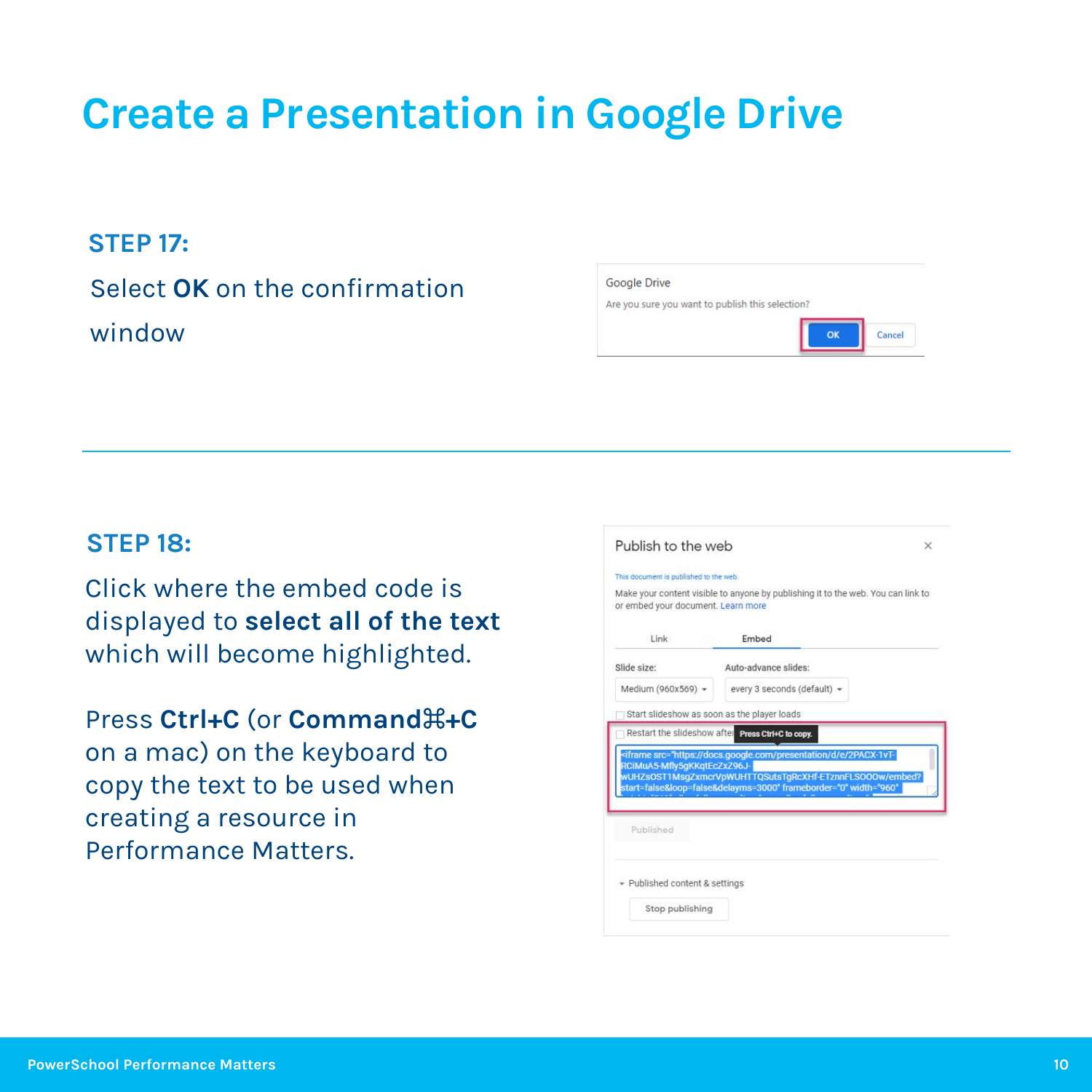**Create a Media Resource in Performance Matters**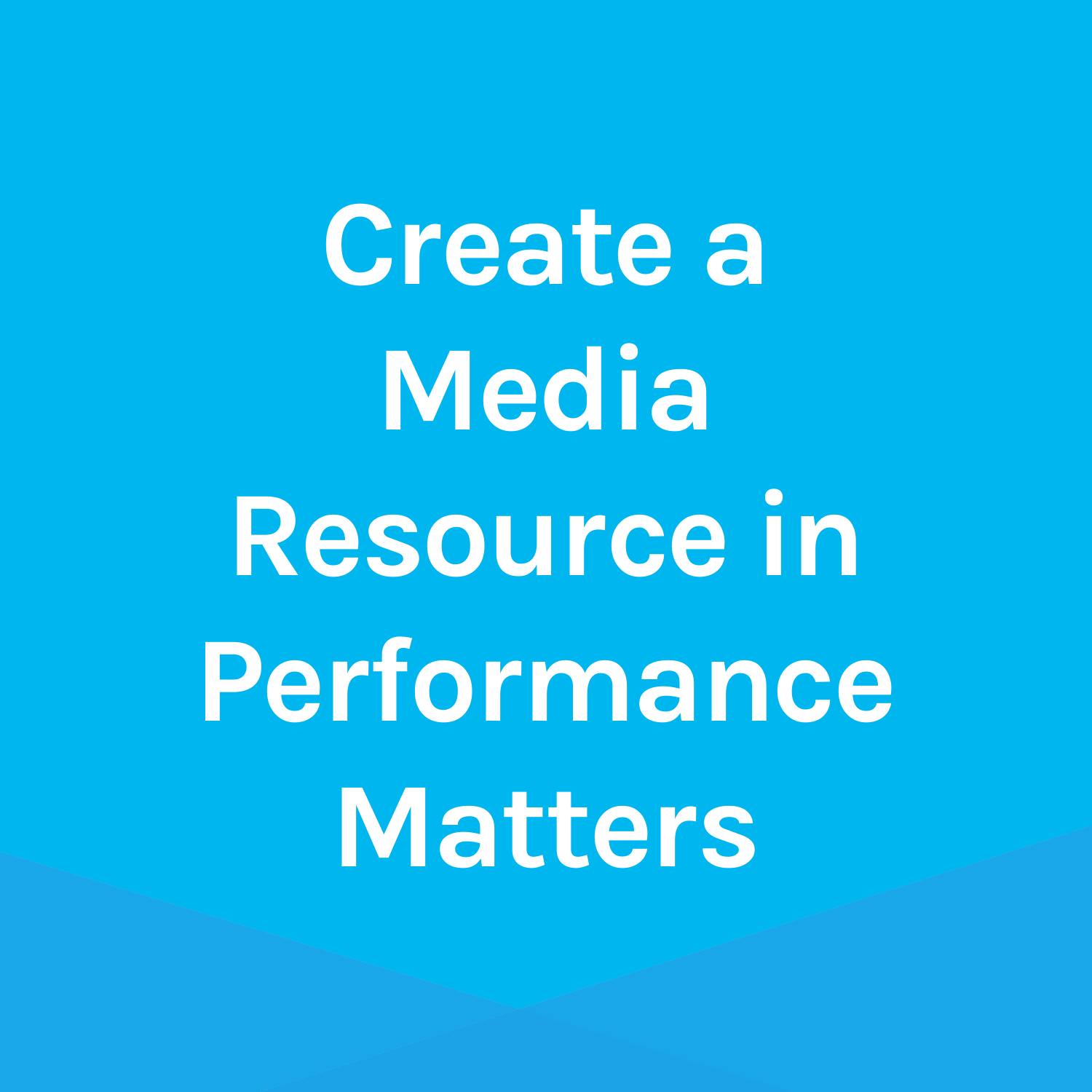### **Create a Media Resource in Performance Matters**

#### **STEP 1:**

In Performance Matters, go to **Items > Menu Resource.** 

Select **Edit** from the drop-down menu.

#### **Create Resource**

Edit

#### **STEP 2:**

In the editing pane, enter any **introductory text** (1) for the video.

In the editor toolbar, select the **Source view** (2).

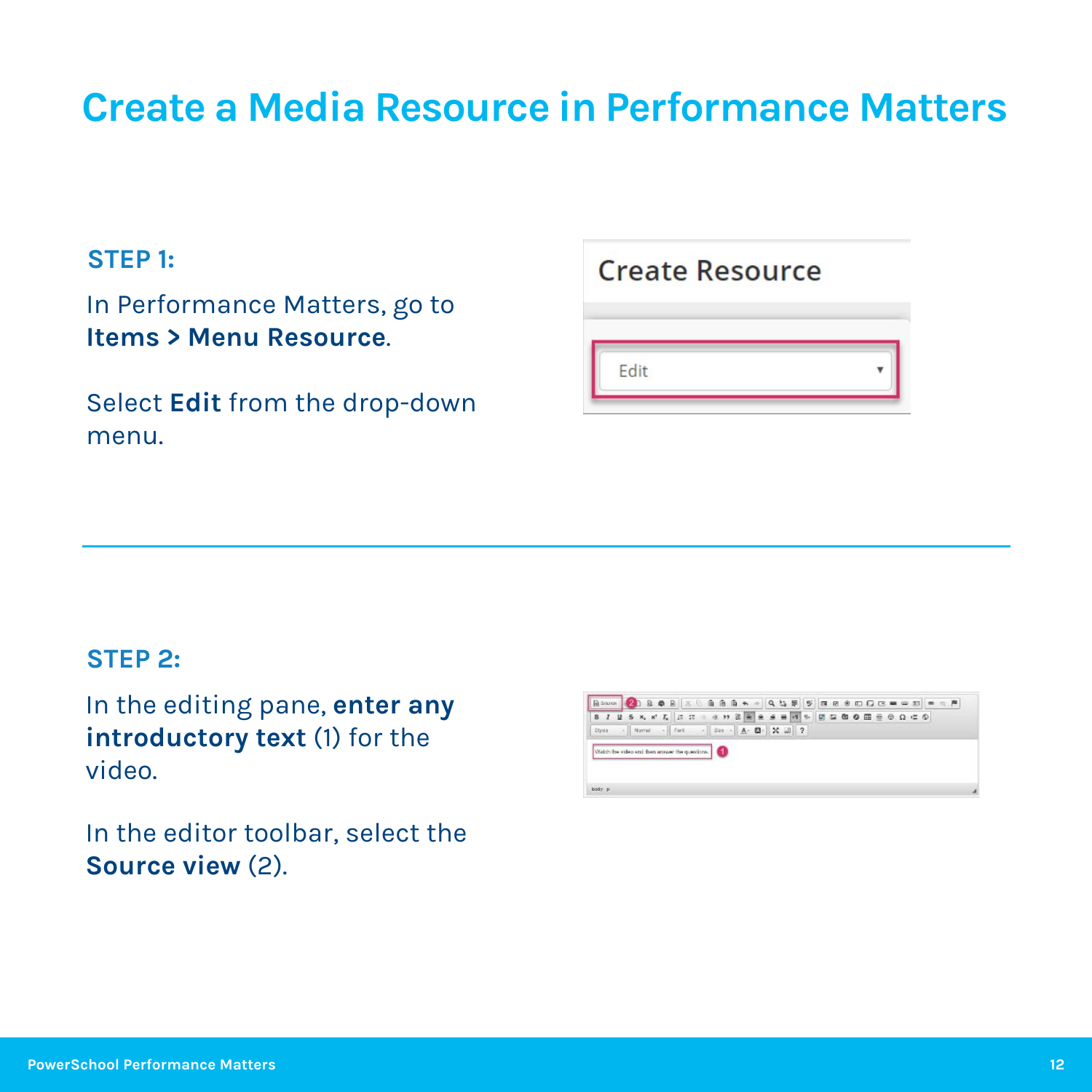### **Create a Media Resource in Performance Matters**

#### **STEP 3:**

**Paste the embed code** copied from the presentation in Google Drive into the editing pane.

|               | <b>BMP ROBOR XCROSS (XCROSS)</b> 19 8 8 9 9 9 9 9 9 9 9 9 9 8 9 9 8                                                                                                                                                                                                                                                   |
|---------------|-----------------------------------------------------------------------------------------------------------------------------------------------------------------------------------------------------------------------------------------------------------------------------------------------------------------------|
|               | $\frac{1}{2}$ ( $\frac{1}{2}$ $\frac{1}{2}$ $\frac{1}{2}$ $\frac{1}{2}$ $\frac{1}{2}$ $\frac{1}{2}$ $\frac{1}{2}$ $\frac{1}{2}$ $\frac{1}{2}$ $\frac{1}{2}$ $\frac{1}{2}$ $\frac{1}{2}$ $\frac{1}{2}$ $\frac{1}{2}$ $\frac{1}{2}$ $\frac{1}{2}$ $\frac{1}{2}$ $\frac{1}{2}$ $\frac{1}{2}$ $\frac{1}{2}$ $\frac{1}{2}$ |
| <b>TELEST</b> | to in them a lot of their                                                                                                                                                                                                                                                                                             |
|               | COMPOSITION CONTRACTOR INTO THE INTERNATIONAL INTERNATIONAL                                                                                                                                                                                                                                                           |
|               | Chair no "superties perioder executives and the Sax in matel til desperated in constituence of the production of the status of chairman<br>especialização estásticamento componento armentado appendiro a caratimente do membrado camarelemento<br>shartalloutaillouges, "that'teelfromes                             |

#### **STEP 4:**

### **DEFINE THE RESOURCE PROPERTIES**

**Enter a filename.** (The name cannot contain a dot.)

#### Select the **Item Source** and **Item Bank.**

**Enter the resource Title. Characters** not supported in resource titles are !"#\$%&'\*+,/:;<=>?@[] ^`{|}~€±.

Select an\ desired **Attributes** for the resource.

Click the **Upload Resource** button when done.

| <b>File Name</b>       | StudentSkiingVideo       |   |
|------------------------|--------------------------|---|
| <b>Item Source</b>     | Sample Source            | ٧ |
| <b>Item Bank</b>       | Bank 1 (ID: 122683)      | ۷ |
| Title                  | Student Skiing Video     |   |
| <b>Search Text</b>     | Text to aid in searching |   |
| Attributes             | ₩.                       |   |
| <b>Upload Resource</b> |                          |   |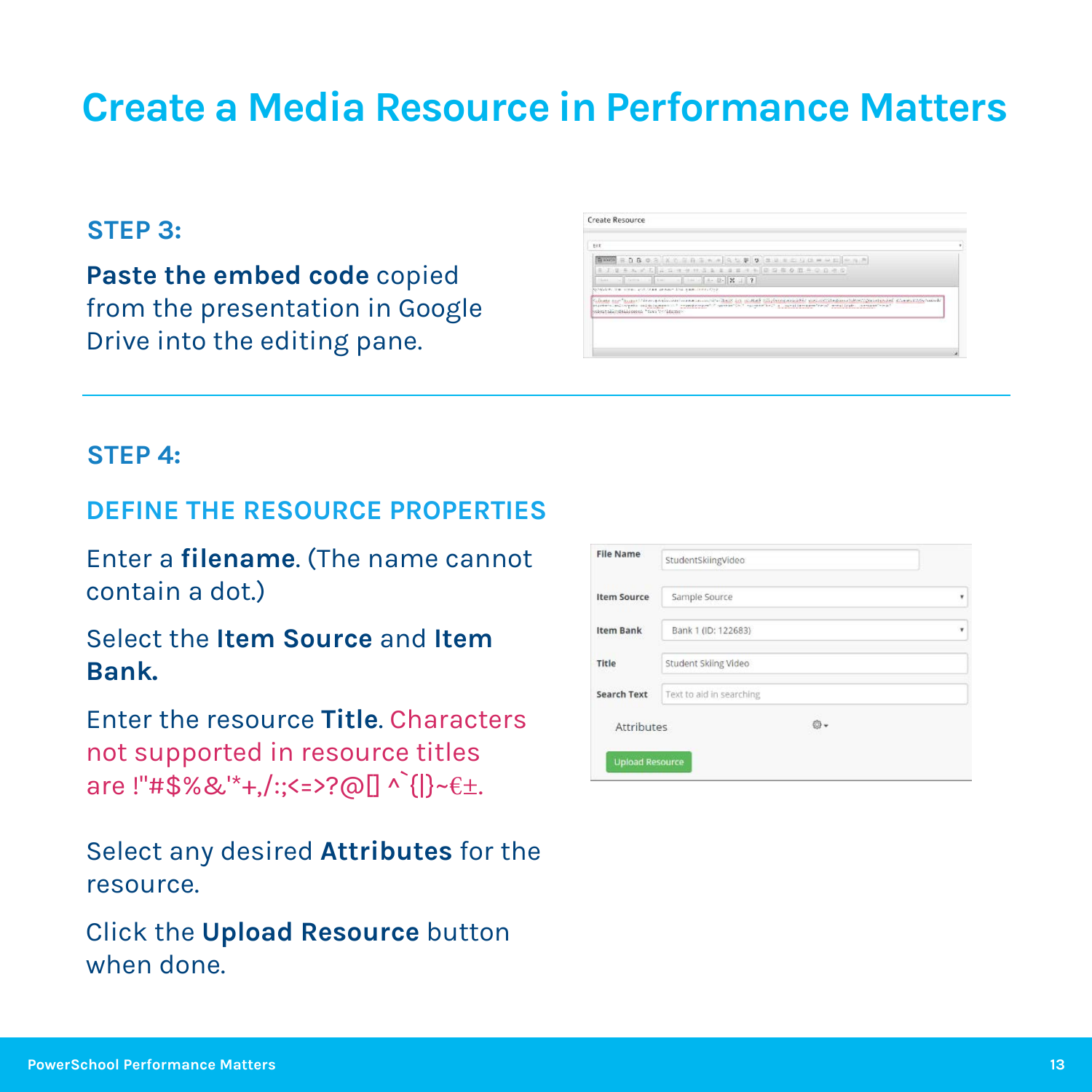**Add a Media Resource to an Assessment Item**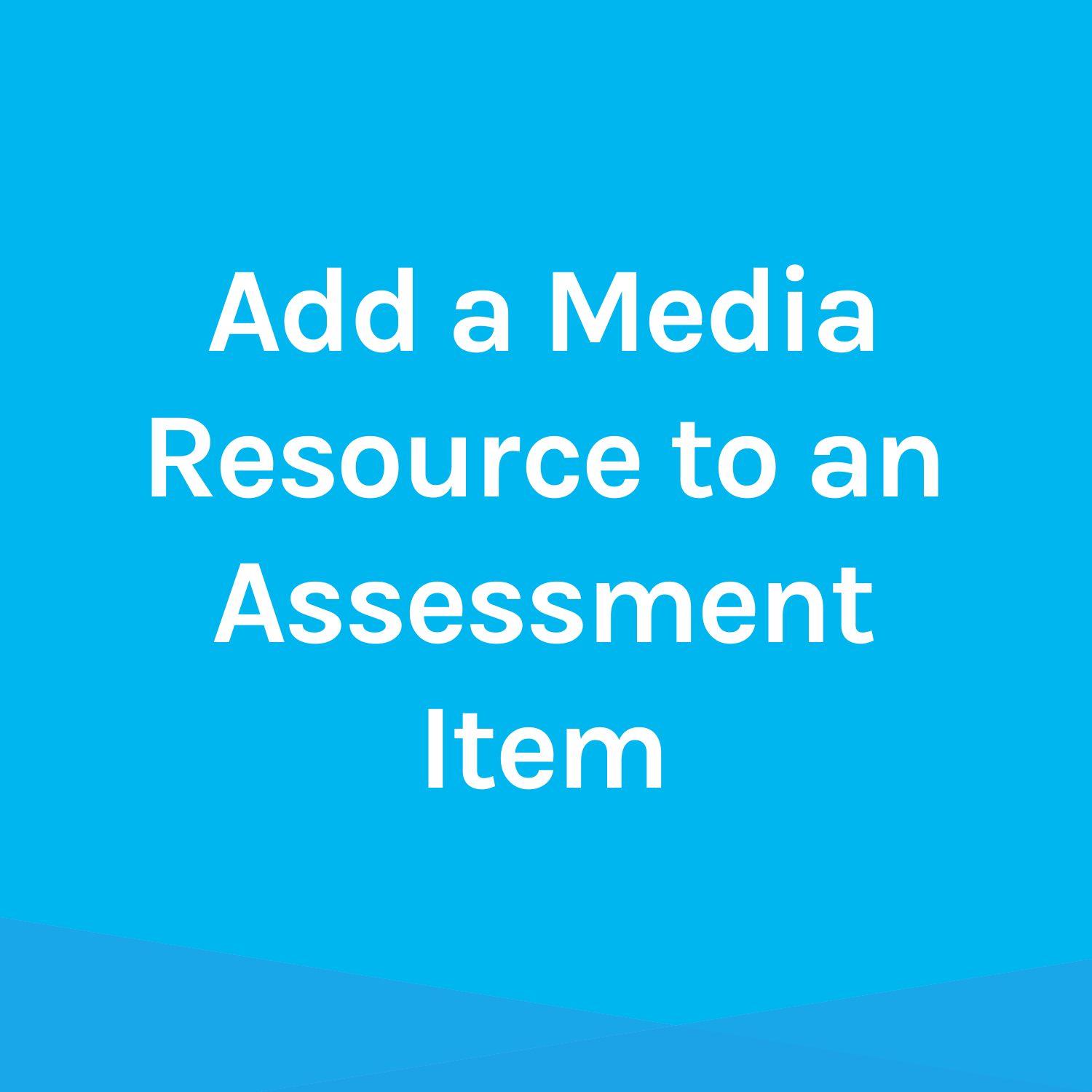### Go to Items > New Item.

**Place the cursor** where you want the resource to appear in the item editing pane.

Select the Insert passage icon.

#### **STEP 2:**

**STEP 1:**

In the Passage Properties pop-up, select **Browse Server**.

#### **STEP 3:**

Browse for a list of resources by selecting the appropriate organization, item source and item bank.

**YOU CAN ALSO USE THE SEARCH BAR TO FIND A SPECIFIC RESOURCE FILE**

**Select the desired resource**.

Click **OK**.

## **Add a Media Resource to an Assessment Item**



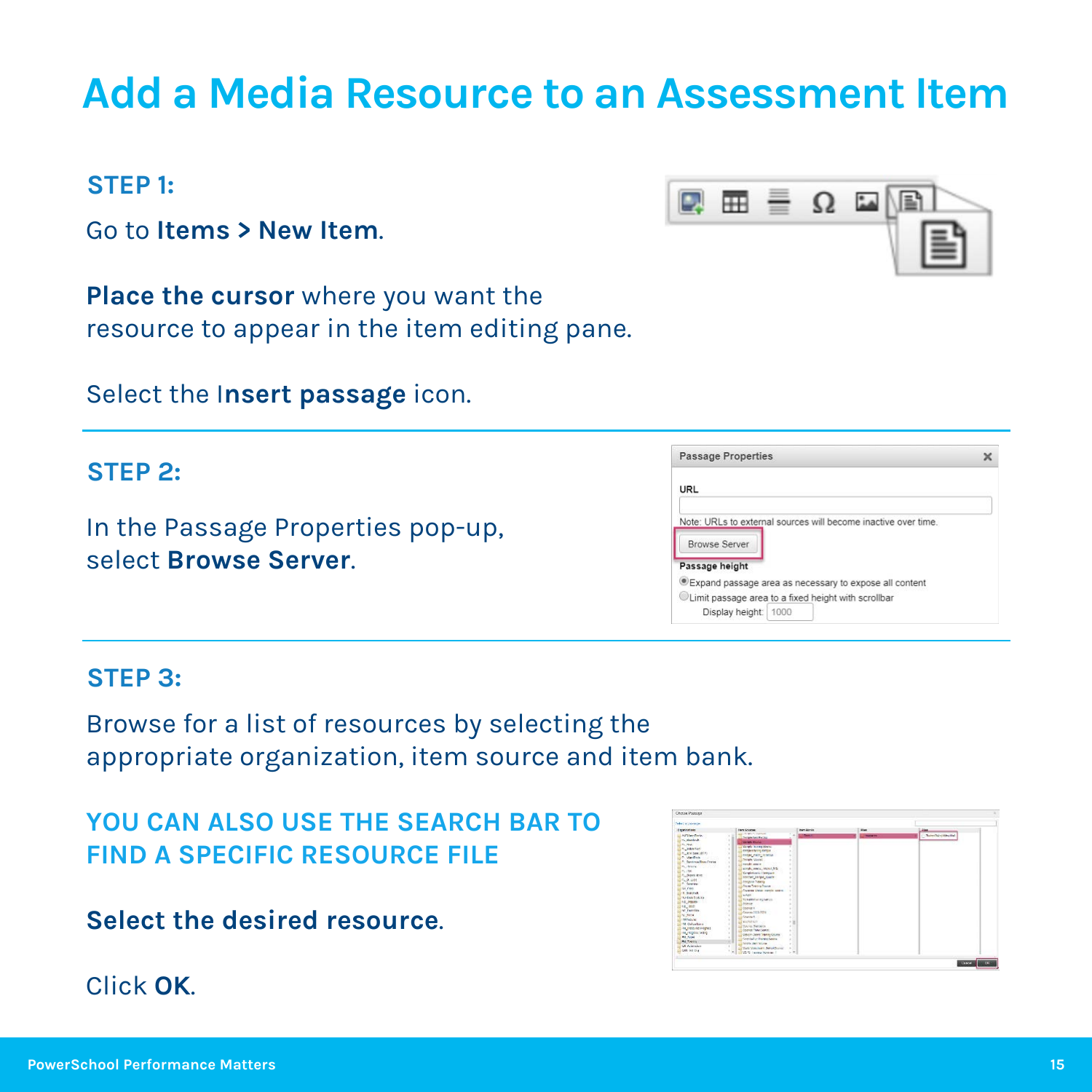### **Add a Media Resource to an Assessment Item**

#### **STEP 4:**

In the Passage Properties window, **adjust how the resource will appear to test-takers**.

Click **OK** when done.

|                                                               | <b>Passage Properties</b> |  |  |
|---------------------------------------------------------------|---------------------------|--|--|
| URL                                                           |                           |  |  |
| /external/resource/122683/resources/StudentSkiingVideo.html   |                           |  |  |
| Note: URLs to external sources will become inactive over time |                           |  |  |
| <b>Browse Server</b>                                          |                           |  |  |
| Passage height                                                |                           |  |  |
| Expand passage area as necessary to expose all content        |                           |  |  |
| ULimit passage area to a fixed height with scrollbar          |                           |  |  |
| Display height:   1000                                        |                           |  |  |
| Font                                                          |                           |  |  |
|                                                               |                           |  |  |

#### **STEP 5:**

**Add interaction(s)** and format the item as desired.

**Save** and **submit** the item to be used on an assessment.